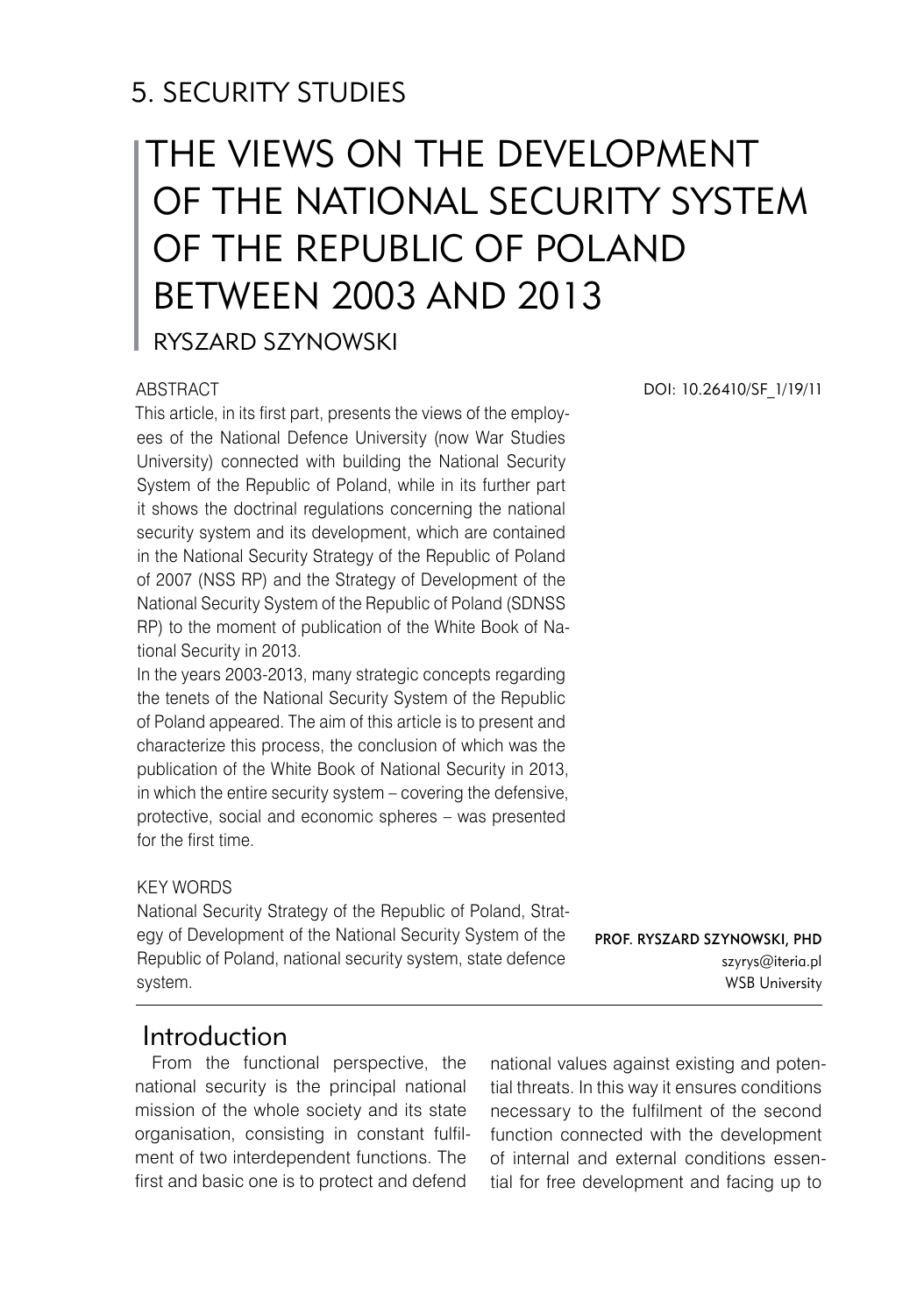challenges of the nation caused by changeability, unpredictability and civilizational progress1 . The right institutions and security structures (structural aspect), i.e. the national security system, are necessary to fulfil the mission of creating national security (functional aspect).

## National Security System

The discussion on the theoretical bases of building the national security system has continued in Poland for many years, and has constituted a topic of multiple publications, also among the academics from the University of National Defence in Warsaw. Roman Kulczycki in his publication titled *System bezpieczeństwa Rzeczypospolitej Polskiej* [*Security System of the Republic of Poland*] presents the concept of the security system of the Republic of Poland in the 21st century. The author adopts two basic aspects of system research on the proposed Security System of the Republic of Poland (SS RP): the morphological description (structure and design of the system) and the functional description (behaviour and functioning of the system). According to the author, SS RP is formed by: the management system and the subordinated, eight, relatively isolated sub-executive security subsystems: political, economic, military, social, internal, ecological, cultural, information and other ones.

According to R. Kulczycki, the subsystem of security management of the Republic of Poland consists of relatively isolated subsystems, i.e. defence management (defence of the Republic of Poland), running (coordination) and management of the security of the Republic of Poland in crisis situations, departmental management subsystems of political, economic, social, ecological, cultural and information security. These management subsystems

are subordinated to the chief, state authorities: legislative, judicial and executive ones represented by the President of the Republic of Poland and the Council of Ministers (Prime Minister) of the Republic of Poland.

Depending on the types of threats, R. Kulczycki lists the following executive security subsystems of the Republic of Poland:

- the group of security subsystems which would specialise in preventive activities, counteracting and eliminating the effects of threats caused by forces of nature, technical failures and state public threats. This group of executive subsystems of the Security System of the Republic of Poland should be administered by the Ministry of the Interior and Administration in the person of a deputy prime minister;
- the group of executive security subsystems which should specialise in organisation and undertaking of armed activities on the territory of the Republic of Poland as well as in other states during political-military crises and war. Administration of this group of executive subsystems should be the responsibility of the minister of national defence;
- the group of executive security subsystems meant to engage in preventive activities, counteracting and eliminating the effects of political, economic, social, ecological, cultural, information and other threats. Partial administration of these security subsystems should be entrusted to a relevant minister responsible for these departments in accordance with the Act on Administration Departments and as a whole to the Council of Ministers (Prime Minister).

Each of these subsystems should encompass all levels of state administration, including the chief and central as well as the territorial ones – voivodeship (Polish: *województwo*), district (Polish: *powiat*) and

Bezpieczeństwo narodowe Polski w XXI wieku. ed. R. Jakubczak, J. Flis, Bellona, Warszawa 2006, p. 21.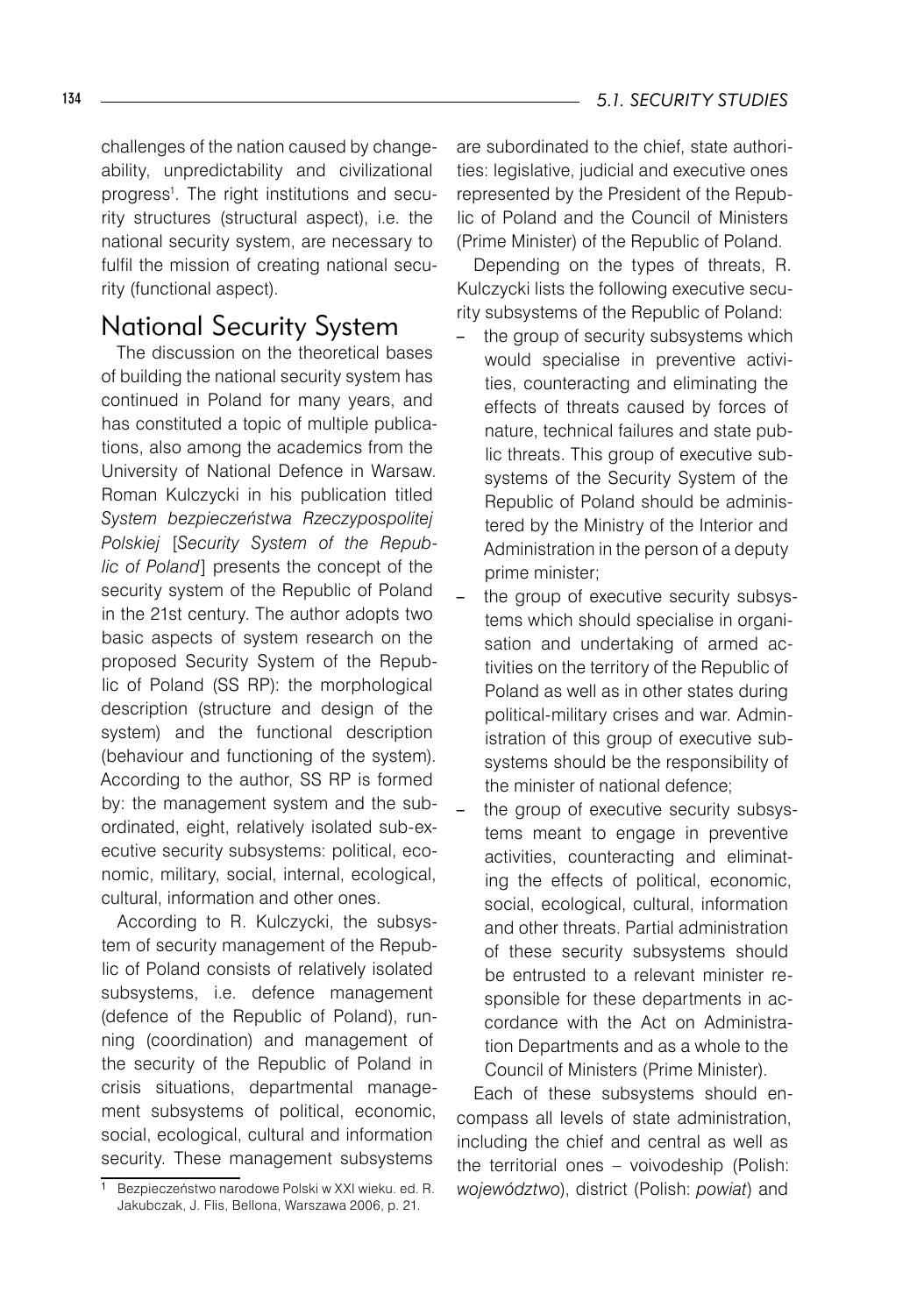commune (Polish: *gmina*). The provincial security system includes subsystems which are legitimized and legally organised on the territory of a voivodeship, i.e. the subsystem of voivodeship security management and subordinated voivodeship executive subsystems: of political, economic, military, social, internal, ecological, cultural and information security, able to oppose possibly all threats to a voivodeship. The district security system is formed by the legitimized, legally organised subsystems on the territory of a district, i.e. the subsystem of district security management as well as organisationally and functionally subordinated executive subsystems designed to confront different types of district threats. The commune security system contains the legitimized and legally organised subsystems on the commune territory, i.e. the subsystem of commune security management as well as organisationally and functionally subordinated executive subsystems designed to confront different types of commune threats<sup>2</sup>.

Waldemar Kitler, in turn, defines "the national security system as a distinguished from the state structure and internally coordinated collection of organisational elements, oriented at the protection of survival and national development, and also at counteracting all threats to the national goals and interests"3 . The functional model of the national security system distinguishes:

- – the superior management subsystem, including the following superior bodies (elements): decision making, opinion and advice and staff together with order relations which connect them;
- – the superior executive subsystem consisting of: the production elements se-

lected for the production of the good in the form of security – purposefully developed tools for the exact "production" of security, and the non-production elements which support the production elements intellectually, morally and materially;

the subsystem of order relations, based on the system of national law encompassing the normative relations, decision making, cooperation, information, financial relations, service, production and other relations which determine the rules of functioning and the system structure.

Within the framework of another classification, the author lists: the superior management subsystem (decision making, opinion and advice, staff) and the subordinated superior executive subsystem which will simultaneously be divided in accordance with two criteria:

- the range of activity criterion:
	- – the central executive subsystem of national (and international) range, coordinated by ministers in the government administration branches and by central bodies of the government administration which are not included in administration departments;
	- voivodeship (regional) subsystems,
	- district and commune subsystems, managed respectively by voivodes (Polish: *wojewoda*), district governors (Polish: *starosta*) and commune heads (Polish: *wójt*) (of equal status).
- the objective criterion subsystems ensuring political, economic, military, social, cultural, universal, public, ecological and other types of security, e.g. concerning information<sup>4</sup>.

R. Kulczyki, System bezpieczeństwa RP. Tom IV. Koncepcja systemu bezpieczeństwa RP, AON WSO ZUMS BN, Warszawa 2004, pp. 42, 18 , 50, 131, 159.

W. Kitler, Bezpieczeństwo narodowe. Podstawowe kategorie. Uwarunkowania. System. AON, Warszawa 2012, p. 251.

W. Kitler, *Bezpieczeństwo narodowe …, op. cit.*, pp. 324-326.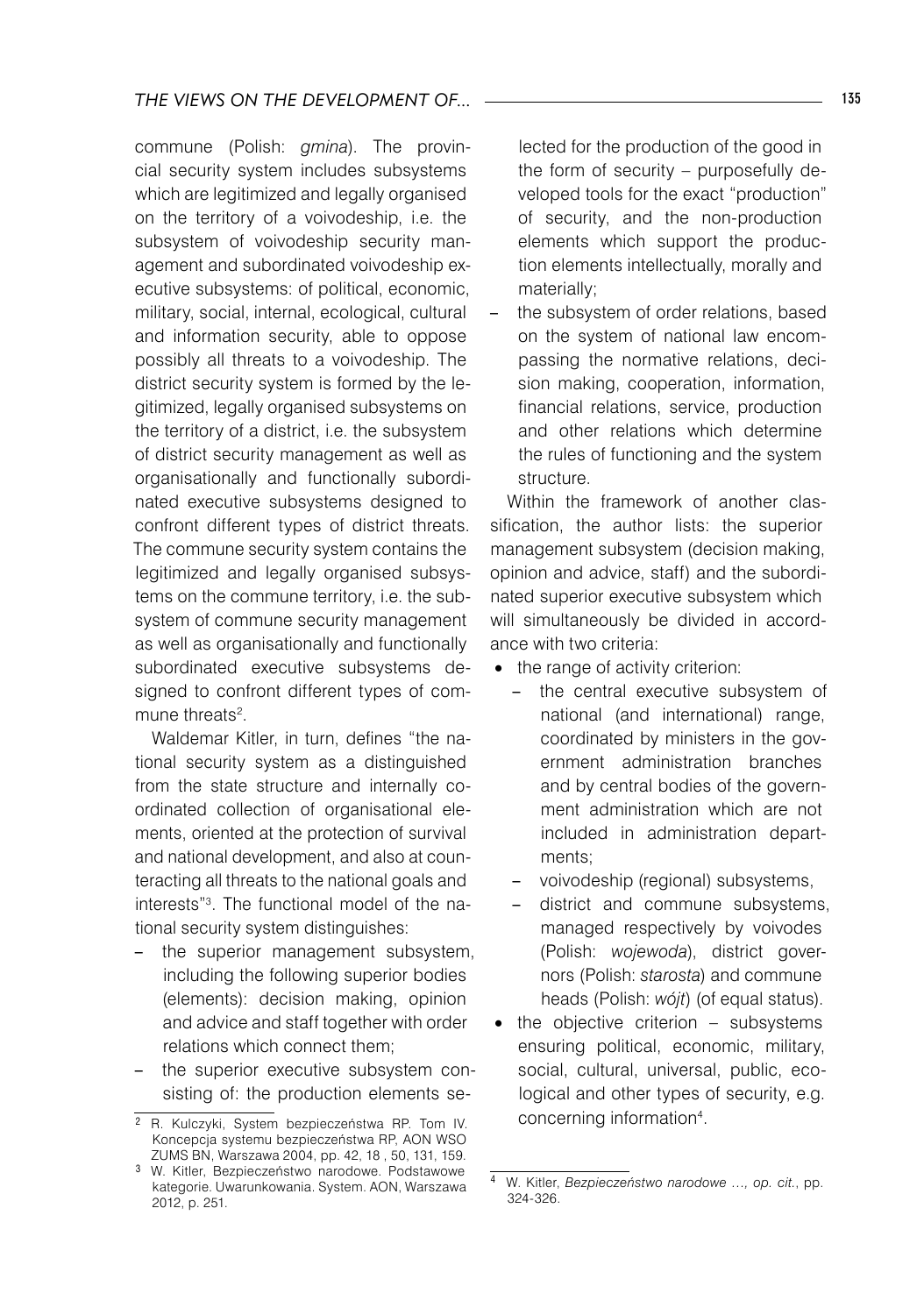Cezary Rutkowski is of a different opinion. The author emphasises the fact that contemporary achievements in the field of theory and practice of organisation allow for more and more effective coordination. In the presented concept, all powers, measures, the shared, possessed and possible, military and civilian ones "are lumped together" in an ordered collection called "National Security Resources". From this "loose collection" we take what is necessary at a given moment, forming, as consequences require, shared situational and task oriented functional groups. The management of the national resources is the political management of the state; the management body with the postulated, single, central, strategic body of command and its relevant staff body. The (military and non-military) areas as well as the scope of their organisational freedom are the responsibility of these decision-makers. The functioning of distinguished sub-areas is administered directly by leaders of military and civilian national security forces<sup>5</sup>.

The National Security Strategy of the Republic of Poland of 2007 (NSS RP) presents the structure of the national security system consisting of the management subsystem and the executive subsystems.

The management subsystem is formed by public authority bodies and heads of organisational units performing tasks connected with national security as well as command bodies of the Polish Armed Forces. The national security management subsystem is constituted by all authority and administration bodies responsible for the fulfilment of tasks in the field of state security, informationally connected and maintaining the legally established competence relations, together with their auxiliary apparatus (administrative, staff, organisational)

as well as necessary infrastructure<sup>6</sup>. The chief task of the management subsystem is to ensure the continuity of decision making and undertaking activities in order to maintain national security. The national security management subsystem carries out tasks connected with monitoring sources, types, directions and scale of threats; preventing the occurrence of threats to national security on the territory of the Republic of Poland and outside its borders, preventing the effects of these threats and eliminating them as well as managing national defence<sup>7</sup> .

The executive subsystems are formed by powers and measures remaining within competence of ministers managing the government administration departments, central bodies of government administration, province governors, territorial selfgovernment bodies and other entities responsible for the fulfilment of tasks defined by law in the scope of national security. The basic task of executive subsystems is early recognition of challenges and preventing threats to state security, and if they occur - counteracting their negative effects<sup>8</sup>. Jan Wojnarowski enumerates the following among essential tasks of executive subsystems: ensuring territorial integrity of Poland, ensuring continuity of decision-making, executing competence in times of peace, crisis situations and war, ensuring protection and meeting the basic livelihood needs of the population, and also creating conditions for their survival in times of threats against the state and during war, ensuring effective functioning and protection of state

<sup>&</sup>lt;sup>5</sup> C. Rutkowski, Sieć bezpieczeństwa. Dylematy, relacje, domeny i szanse. Fabryka Druku, Warszawa 2009, pp. 261-263.

<sup>6</sup> S. Koziej, Współczesne bezpieczeństwo międzynarodowe i narodowe. Wydawnictwo PWSBiA, Warszawa 2003, p.113.

S. Koziej, Zintegrowane kierowanie bezpieczeństwem. Wyższa Szkoła Zarządzania Personelem, p. 230. http://www.sgsp.edu.pl/studia/wibc/konferencja\_ bc/referaty/cz\_4.pdf /02.01.2017/

*Strategia Bezpieczeństwa Narodowego Rzeczypospolitej Polskiej*, Warszawa 2007. Source: http://www. bbn.gov.pl/pl/publikacje-i-dokumenty/dokumenty/ 1144,dok.html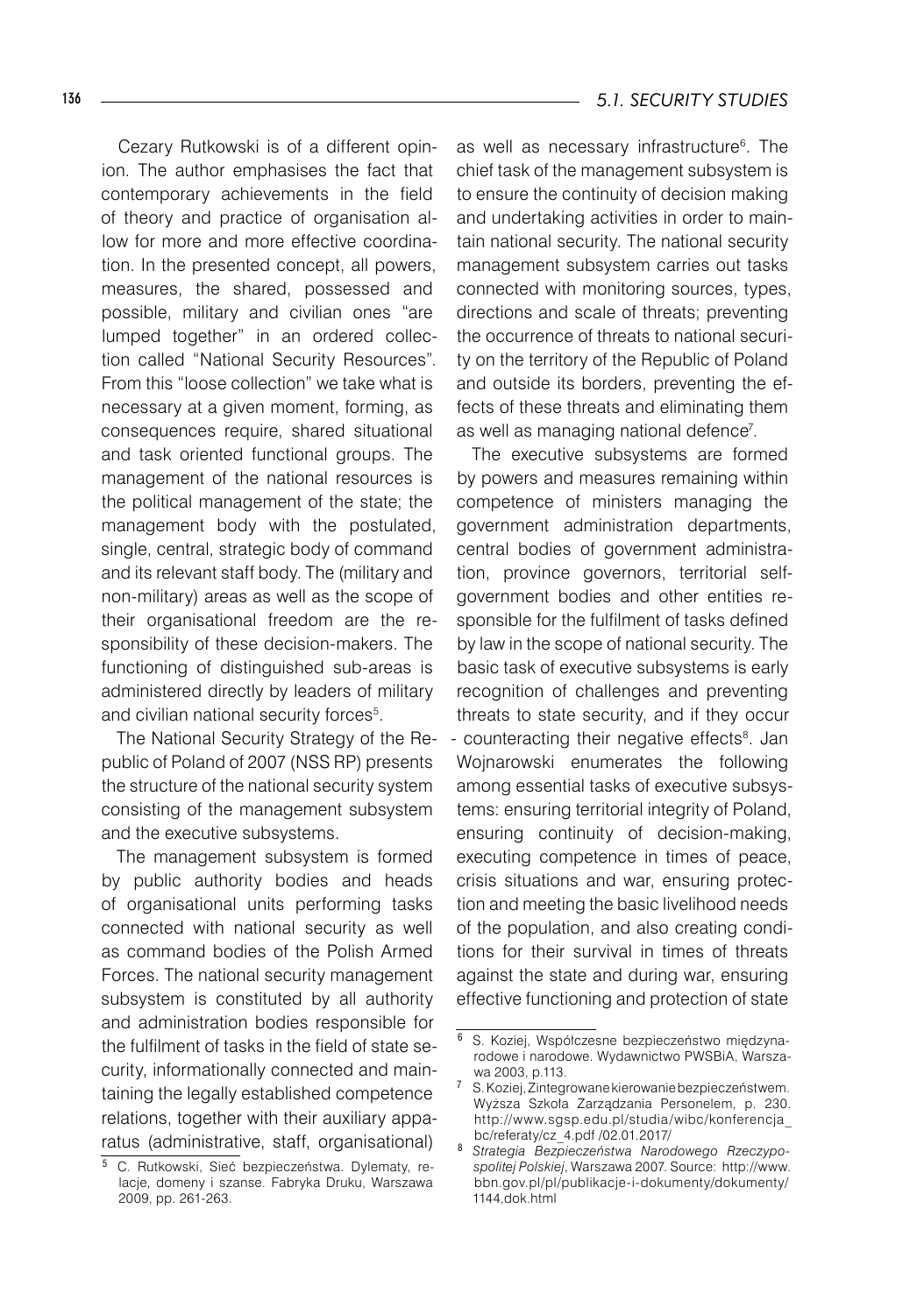structures, legislative, executive and judicial bodies in the situation a threat to state security and war, contributing human and material resources to the armed forces and militarised units from the national economy resources<sup>9</sup>.

Assurance of national security is provided at all levels of the state. Within the current three-level division of the state, the following systems (levels) of security management may be distinguished: central, voivodeship, district and commune10. This division of the state introduces the relevant separation in the scope of responsibility and competence in the field of activities undertaken for the benefit of state security. Some tasks are performed at the central level while others at the local level. Therefore, ensuring state security will be connected with the use of many types of tools subject to public administration (government and local), non-governmental organisations and also particular citizens. These activities are performed with the use of many tools which include: public authority bodies, diplomatic and consular bodies, the armed forces, the economy, guard (services), services, inspections, non-governmental organisations, technology as well as culture objects and centres. The second group includes: state and social organisations, culture and authority quality (diplomacy inclusive), national morale, culture and national heritage, strategies and policies of the state authorities, state law, science and education<sup>11</sup>.

As it may be concluded from the abovepresented deliberations and definitions of national security, the development and maintenance of the national security system refers to appropriate organisation, and especially to the collection of many factors, including organisational factors of multiple character. On the one hand, they are connected with the organisation of the state as a whole, the structure of the authority and administration (and executive apparatus) bodies, market sphere and a non-governmental sector. On the other hand, they are connected with the perception of the organisation in the functional perspective, that is organisational activity or organising12.

However, the national security system, presented in such a way in the National Security Strategy of 2007, is a great generalisation and as it is noticed by many authors, it does not exist in this form in reality, although other detailed systems function and fulfil the tasks in the field of national security.

The assumptions connected with building of the national security system of the Republic of Poland are elaborated on in the Strategy of Development of the National Security System of the Republic of Poland (SDNSS RP). In accordance with SDNSS RP, the national security system is constituted by all powers, measures and resources destined by the state to fulfil tasks in the field of security, organised, maintained and prepared in accordance with those tasks, in which there may be distinguished the management subsystem and a number of executive subsystems which enable simultaneous usage of the elements of the state defences system and the crisis management system. The aim of NSS is to prepare appropriately and use powers and measures being at the disposal of the state to counteract the threats to the survival of the nation and the state, the threats to territorial integrity, to political independence and sovereignty, to the effective functioning of

<sup>9</sup> J. Wojnarowski, Gotowość systemu bezpieczeństwa narodowego. AON, Warszawa 2010, s. 46-47.

<sup>10</sup> Słownik samorządu terytorialnego. ed. B. Kumorek, Zachodnie Centrum Organizacji, Zielona Góra 2003, p. 84.

<sup>11</sup> System reagowania kryzysowego RP. ed. J. Gryz, W. Kitler, AON, Warszawa 2007, p. 43.

<sup>12</sup> Bezpieczeństwo narodowe Polski, cz.1. Kryptonim "Bezpieczeństwo RP". Scientific supervision T. Jemioło, AON, Warszawa 2006, pp. 33-34.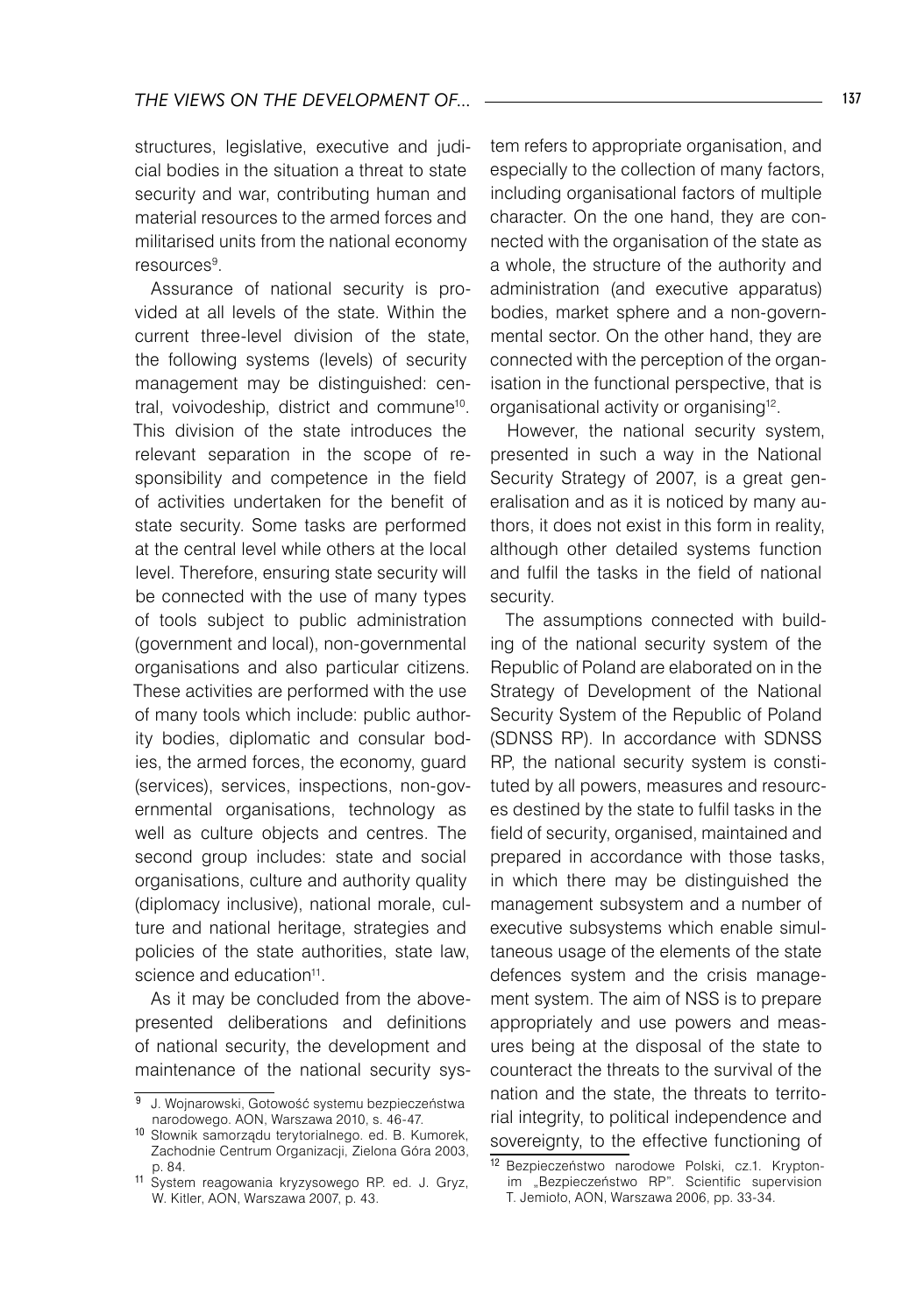state institutions as well as social and economic development.

SDNSS RP, like the Strategy of 2007, adopts the national security system consisting of the national security management subsystem and executive subsystems. The organisational structure of the national security management subsystem, created as a result of combining the functional view of management with the real structure of the executive power, constitutes the model of security management. In this model, the function of the superior, political, decision making body is fulfilled by the President of the Republic of Poland and the Council of Ministers, for whom the Cabinet Council is the forum of political agreement<sup>13</sup>. The role of the advisory body for the President of the Republic of Poland is fulfilled by the National Security Council, and the role of the staff body by the National Security Bureau. Analogical functions for the benefit of the Council of Ministers are played by the Government Centre for Security.

National security management is organised at all levels of public administration: central, voivodeship, district and commune. The national security management subsystem consists of command bodies of the Polish Armed Forces with the Commander-in Chief, if one is nominated. One of the elements of national security management is crisis management understood as the activity of public administration bodies consisting in preventing crisis situations, preparing to take control over them by planned activities, reacting in case of crisis situations, eliminating their effects and recreating critical resources and infrastructure.

The national security executive subsystem is formed by state powers and measures specialised in the field of security: diplomacy, armed forces, secret services, formations subordinated to the Ministry of the Interior and back-up security resources. Among them the leading role in the fulfilment of strategy goals is played by diplomacy and the Polish Armed Forces.

The classic executive subsystems are complemented by the state security support systems which, among others, include critical infrastructure protection and the strategic reserves system as well as a number of supplementary, detailed operational systems (e.g. the system of state border protection, flood system, personal data and classified information protection system). Their development allows to obtain resistance to threats to national security, including emergency situations and unpredictable events. The state security support systems complement the executive subsystems formed by powers and measures at the disposal of relevant ministers at the head of government administration departments, government administration central bodies, provincial governors, territorial government bodies and other entities responsible for the fulfilment of tasks prescribed by law in the scope of national security.

The above presented structure of NSS defined in SDNSS RP of 2012 corresponds with the proposals contained in the publications of the employees of the National Defence University.

Summing up, it needs to be stated that in order to safeguard national interests and strategic goals in the field of security, the Republic of Poland has been organising and developing the integrated National Security System<sup>14</sup>. An element of this system

<sup>13</sup> S. Koziej, Zintegrowane kierowanie bezpieczeństwem, Wyższa Szkoła Zarządzania Personelem, p. 231. Source: http://www.sgsp.edu.pl/studia/wibc/ konferencja\_bc/referaty/cz\_4.pdf /02.10.2017/

<sup>14</sup> Strategia rozwoju systemu Bezpieczeństwa Narodowego RP 2022, pp. 17-18, 19, 32-33. Source: http://www.mon.gov.pl/pl/strona/349/LG\_46\_278.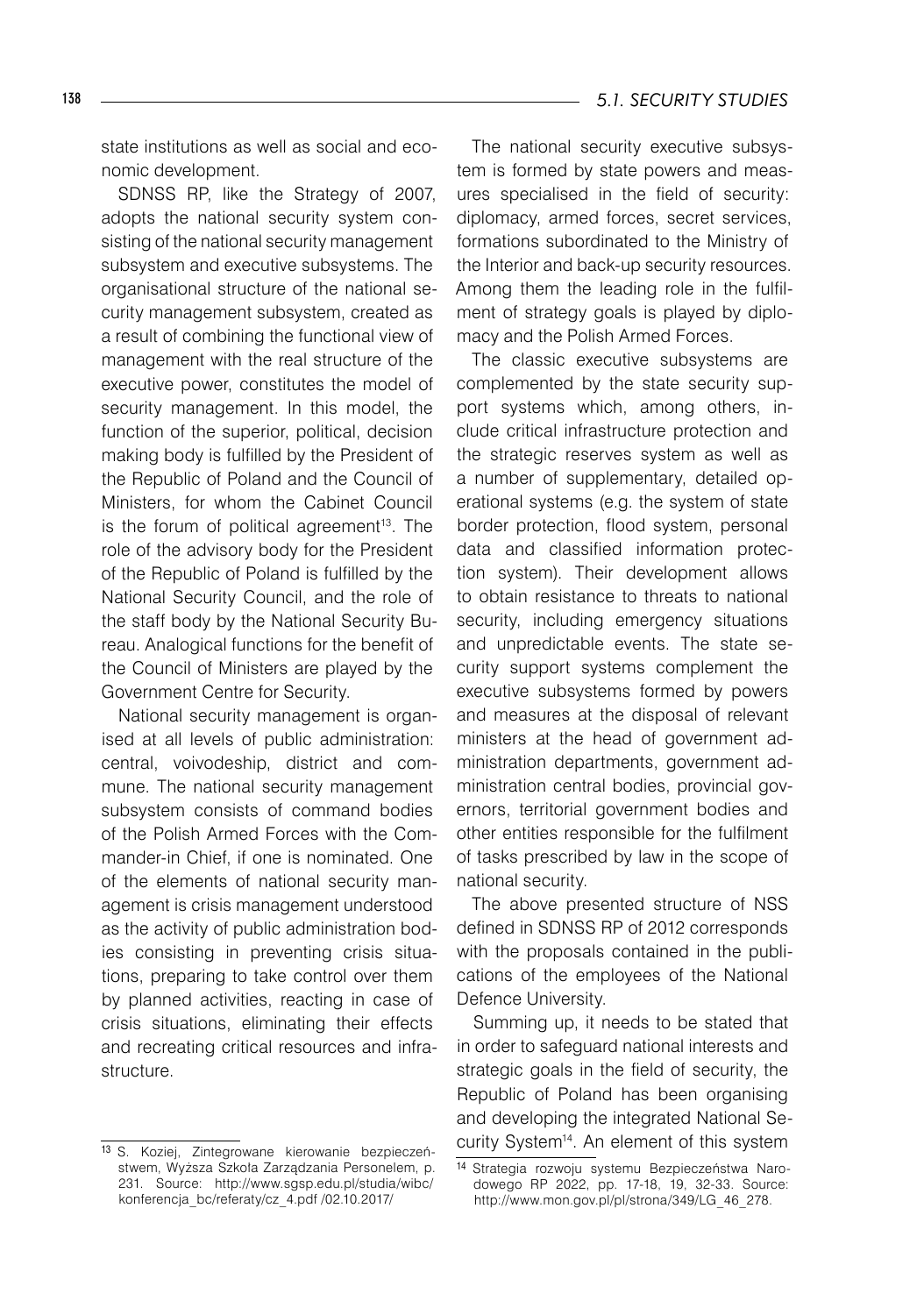is the state defences system (SDS) whose mission is to counteract any threats to vital national interests. The system is integrated with the allied security system by shared procedures of activity in crisis situations and in times of war as well as by the participation in the allied defence planning.

In accordance with the regulations of the Defence Strategy of the Republic of Poland of 2009<sup>15</sup>, the state defences system constitutes a coordinated group of management elements and executive elements, as well as functions and processes implemented by them together with the relations existing between them. SDS is formed by all powers and measures destined for the defence tasks, which are organised, maintained and prepared appropriately for these tasks. Organisation and functioning of SDS is based on the regulations of the generally applicable law and also on the provisions resulting from international agreements and treaties which Poland is a party, too.

The state defences system consists of three subsystems:

- the state defence management subsystem – formed by the authority and public administration bodies together with the supporting offices and necessary infrastructure as well as command bodies of the Polish Armed Forces;
- two executive subsystems: the military subsystem – consisting of the Polish Armed Forces, and the non-military subsystem – consisting of the executive structures of public administration, entrepreneurs and other organisational units.

The state defence management subsystem is formed by organisationally and informationally interconnected authority and public administration bodies (together

with supporting offices and necessary infrastructure) as well as the heads of organisational units performing tasks connected with defence and the command bodies of the Polish Armed Forces, in accordance with their hierarchical subordination and legally prescribed competence. Its aim is to ensure optimal conditions for efficient decision making and also continuous and sustainable coordination of activities by the authority and public administration bodies at all levels as well as the command bodies of the Polish Armed Forces in times of peace, crisis and, above all, war. Temporary and permanent crisis management structures (teams and centres) will be used to develop the state defence management subsystem.

The non-military subsystem – non-military defence structures include: government administration, territorial government and other entities and state institutions as well as entrepreneurs obligated to fulfil tasks in the field of state defence. This subsystem fulfils the tasks including: ensuring efficient and secure functioning of the state, contributing human and material resources to the Polish Armed Forces as well as organisational units responsible for state internal security, and also the tasks resulting from the host nation obligations, ensuring the protection and meeting basic livelihood needs of the population and creating conditions for their survival.

The military subsystem is formed by the Polish Armed Forces. They perform tasks resulting from the Constitution, the National Security Strategy and the Defence Strategy of the Republic of Poland, elaborated on in the Political and Strategic Defences Doctrine of the Republic of Poland as well as applied, national and allied, operational plans. The Polish Armed Forces are apolitical and subject to civilian and democratic control.

<sup>15</sup> Strategia Obronności Rzeczypospolitej Polskiej z 2009 roku. Strategia sektorowa do Strategii Bezpieczeństwa Narodowego Rzeczypospolitej Polskiej. Warszawa 2009 r. Source: http://www.wp.mil. pl/pl/index/. /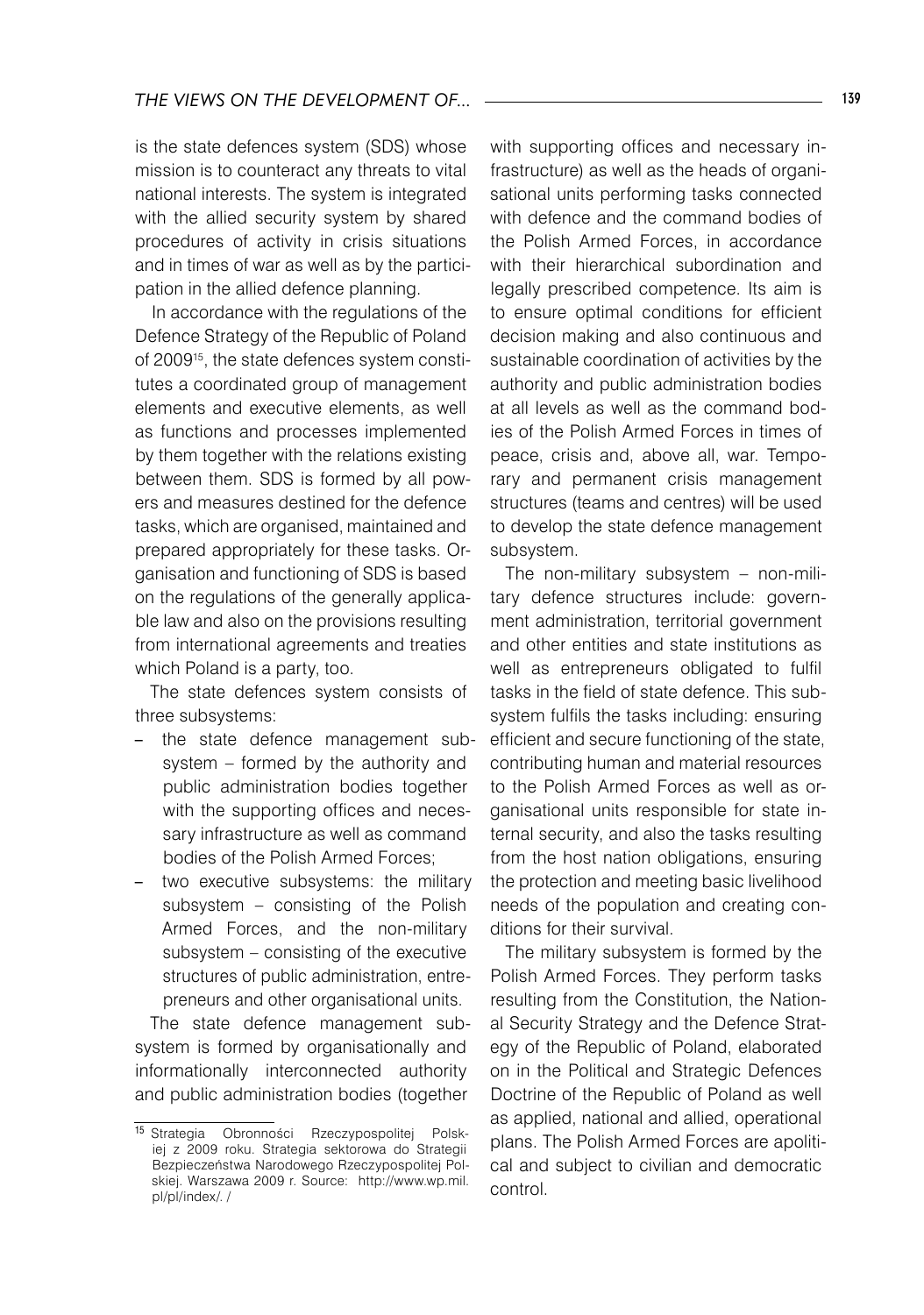The Strategic National Security Review was carried out upon the recommendation of the President of the Republic of Poland. It started in November 2010, lasted almost two years, until September 2012. Over 200 experts were involved in the work on it, from independent analytical centres, universities and government structures. The head of the Committee was the head of the National Security Bureau. The main results of the Review were included in the classified Report, on basis of which the White Book on National Security was established (White Book). For the first time in a single document, the entire state security system - consistently defensive, protective, social and economic – has been consistently presented and evaluated. It also shows the mutual relations and dependencies between these elements.

In the White Book, the national security system (state security) is presented as "the completeness of forces (entities), measures and resources designated by the state to implement tasks in the field of security, organized and organized (in subsystems and cells), maintained and prepared accordingly. It consists of a subsystem (system) of management and a number of executive subsystems, including operational subsystems (defence and protection) and subsystems of support (social and economic)"<sup>16</sup>. The national security system of the Republic of Poland also has a territorial structure. In this sense, it is possible to distinguish communal, district and voivodeship territorial security subsystems in it. Due to the functional structure of the state, it also enables to discuss departmental security systems. This system is multi-faceted and multidimensional.

Thus, a certain stage in defining the structure of the national security system has been completed, nevertheless new views are still emerging, concerning the essence of the national security and the national security system being created. Certainly an important role in this process is played by the scientific community addressing the issues of national security.

#### Conclusion

To conclude the deliberations concerning the national security system it needs to be stated that so far the most perfect form of fulfilling people's needs and the needs of a social group in the field of security has been the state. In the context of security, the state is forced to deal with the protection of important values, not only concerning survival, territorial integrity and state independence on the international arena, but also connected with ensuring well-being of its citizens, eliminating threats to the quality of life connected with economic and natural environment factors as well as crime. In the above context, the issue of national (state) security is connected with preparing (creating) and maintaining of the national security system. The development of this system refers to appropriate organisation and especially to the collection of many factors, including organisational ones of various character. On the one hand, they are connected with the organisation of the state as a whole, the structure of the authority and administration bodies (and executive apparatus), and on the other hand, they are linked to the perception of organisation in the functional perspective, that is to organisational activity or organising<sup>17</sup>.

Stanisław Koziej particularly strongly emphasises the necessity of an integrated, civilian and military approach to the development of the national security manage-

<sup>16</sup> White Book of National Security of the Republic of Poland, Warsaw 2013, p. 36.

<sup>17</sup> Bezpieczeństwo narodowe Polski …, op. cit., s. 33-34.